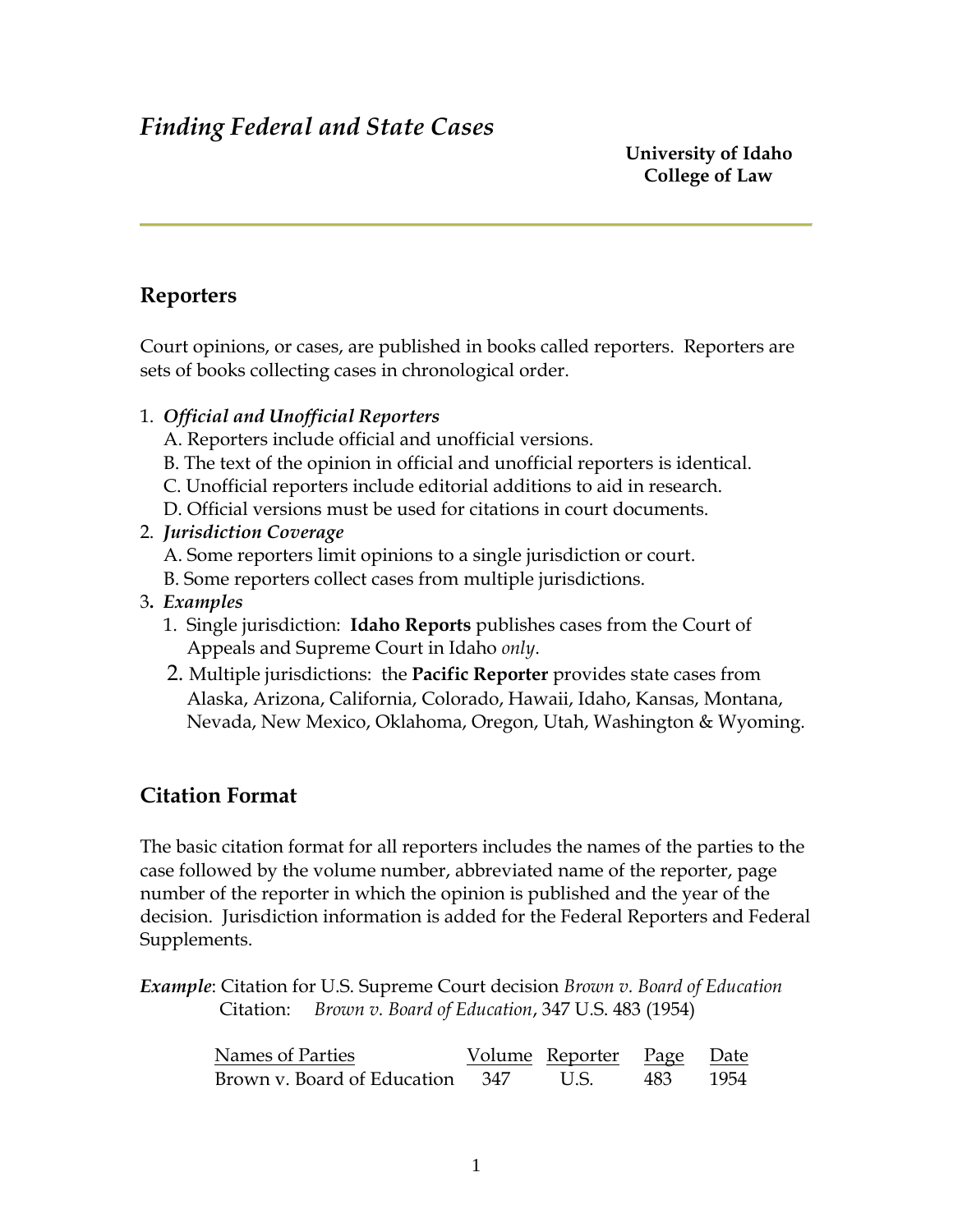# **Supreme Court Reporters**

- 1. *Three reporters* each publish all United States Supreme Court decisions:
	- A. **United States Reports** (**U.S**.)
	- B. **Supreme Court Reporter** (**S.Ct.**)
	- C. **United States Supreme Court Reports Lawyers' Edition (L.Ed., L.Ed.2d)**
- 2. *Official Reporter*
	- A. United State Reports (**U.S.** ) is the official reporter.
	- B. Six months to one year behind unofficial reporters in publication.
- 3. *Unofficial Reporters (S.Ct.) and (L.Ed.)*
	- A Use unofficial reporter if case not yet published in United States Reports.
	- B**. Star pagination**: page-break references to the page numbers for the same text in the official reporters allows citation to U.S. Reports.
	- C. Star pagination available on Lexis and Westlaw.
- 4. *Citation format* includes parties, volume, reporter, page and year.
- 5. *Example: see under Citation Format above.*
- 6. *Parallel citations*
	- A. References to the same text in different reporters.
	- B. Supreme court cases are often cited in all three reporters.
- 7. *Example:*

 *Brown v. Board of Education*, 347 U.S. 483, 74 S.Ct. 686, 98 L.Ed. 873 (1954).

# **Federal Reporter: Federal Courts of Appeal**

## 1. *Official Reporter*

## A. **Federal Reporter** (**F., F.2d, F.3d**)

- 1. "F" series covers volumes 1-300 published from 1880-1924.
- 2. "F.2d" series covers volumes 1-999 published from 1924-1993.
- 3. "F.3d" series began in Fall, 1993 to current.
- B. There is only one reporter for the Federal Courts of Appeals.
- C. Reporter is official though not published by the government.
- 2*. Jurisdiction Coverage*
	- A. Federal Courts of Appeals are immediately below the Supreme Court.
	- B. Thirteen courts comprise the courts of appeal---eleven regional circuits, the District of Columbia circuit and a federal circuit.
	- C. Approximately 60% of federal appellate decisions published.
- 3. *Citation format* includes parties, volume, reporter, page, circuit and date.
- *4. Example***:** Citation for Larson v. Saddens in the 5th Circuit Court of Appeals. *Larson v. Saddens*, 808 F.2d 674 (5th Cir. 1986).

| Names of Parties Volume Reporter Page Court  |  |  | Date |
|----------------------------------------------|--|--|------|
| Larson v. Saddens 808 F.2d 674 5th Cir. 1986 |  |  |      |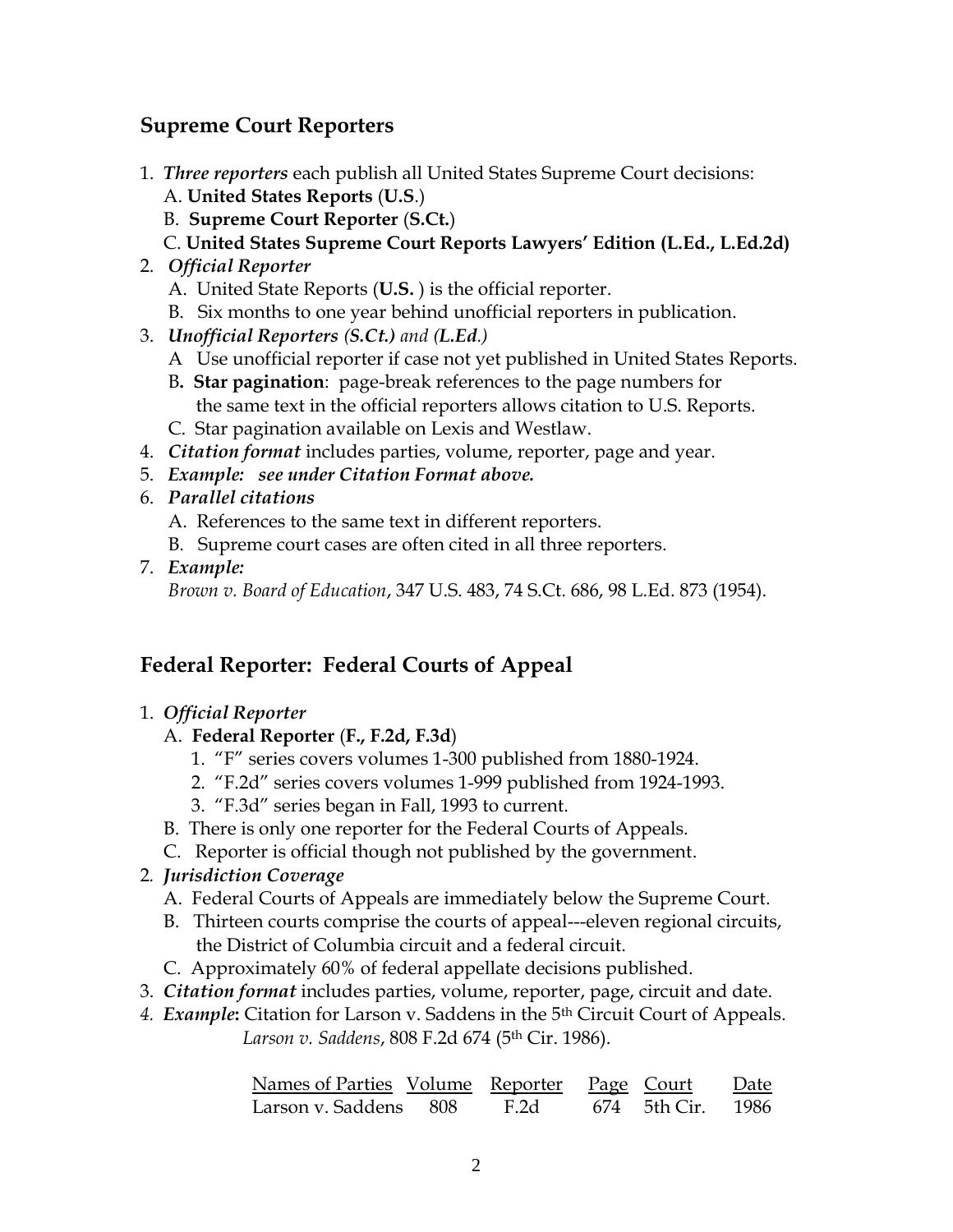# **Federal Supplement: Federal District Courts**

#### 1. *Official Reporter*

- A. **Federal Supplement** (**F.Supp., F.Supp.2d**).
	- 1. 1880-1932 federal district court cases published in the Federal Reporter.
	- 2. **F.Supp.** covers volumes 1-999 published from 1932-1998.
	- 3. **F.Supp. 2d** starts with volume 1 and is published from 1998 to current.
- B. There is only one reporter for the Federal District Courts.
- C. Reporter is official though not published by the government.
- D. Only 5-10% of district court cases published.
- 2**.** *Jurisdiction Coverage*
	- A. District courts are federal trial courts.
	- B. Smaller or less populated states have a single district i.e. District of Kansas.
	- C. Larger and more populated states have more than one district. *Examples:* Central District of California (C.D. Cal.) and Northern District of California (N.D. Cal.)
- 3. *Citation format* includes parties, volume, reporter, page, district and date.
- 4. *Example:* Citation for *Arson v. Quench* in the Federal District Court of Kansas.  *Arson v. Quench,* 808 F.Supp. 409 (D.Kan. 1976).

| Names of Parties Volume Reporter |         | <u>Page Court Date</u> |  |
|----------------------------------|---------|------------------------|--|
| Arson v. Quench 808              | F.Supp. | 409 D.Kan. 1976        |  |

# **State Reporters**

- 1. *Official and Unofficial*
	- A. Some states publish their cases in an official reporter.
	- B. Some states use the regional reporter in their jurisdiction as their official reporter.
	- C. Idaho's official reporter is the **Idaho Reports**.
- 2. *Jurisdiction Coverage:* covers state appellate cases. .
- 3. *Parallel Citations*
	- A. State cases may also be cited to the Regional Reporter in their jurisdiction.
	- B. Regional Reporter for Idaho is the Pacific Reporter (P., P.2d, P.3d)
- 4. *Example: Smith v. Lott*, 73 Idaho 205, 249 P.2d 803 (1952).

# **Regional Reporter System**

Regional reporters collect decisions from loosely connected groups of states. Some states have designated the regional reporter as their official reporter. The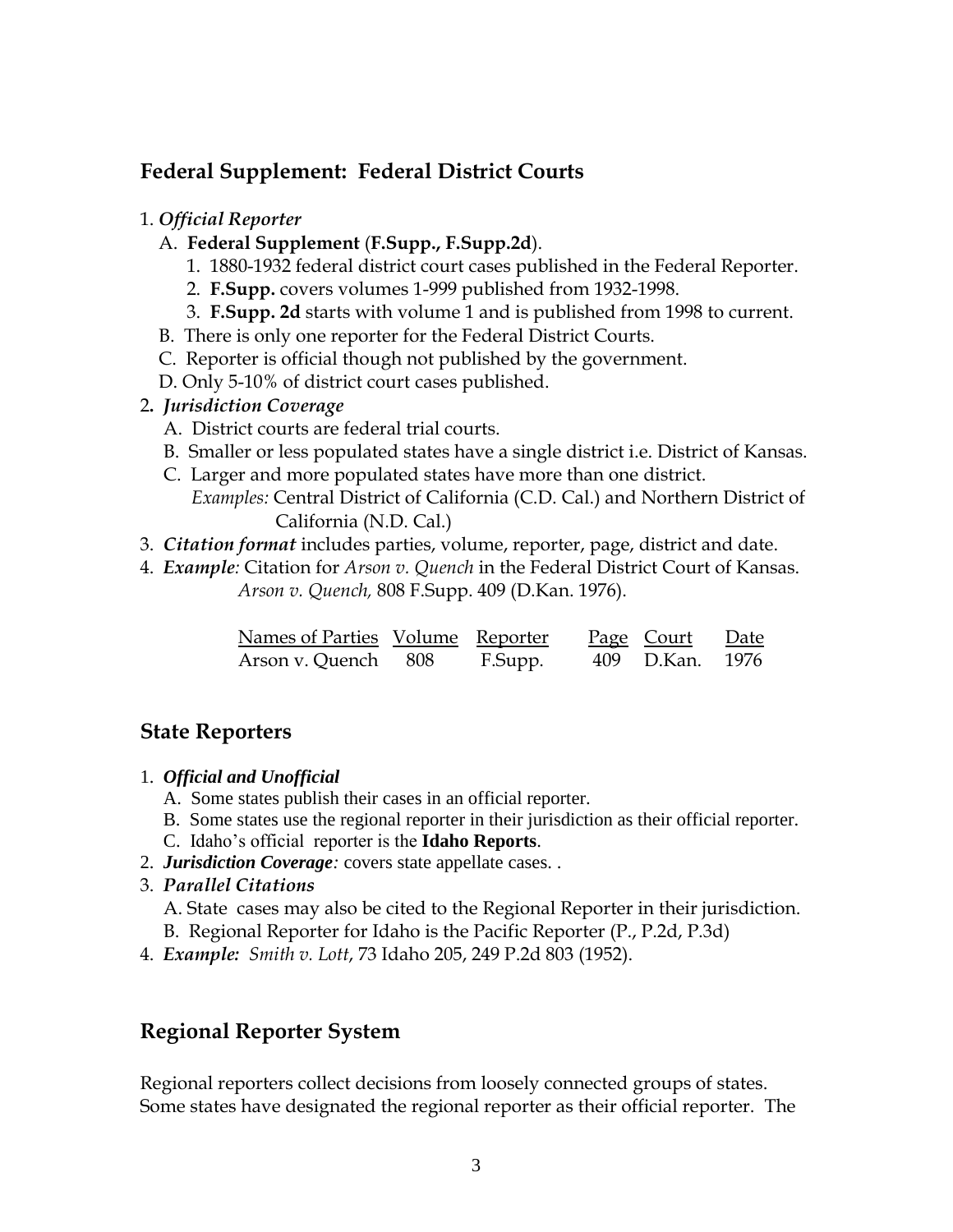table below lists the abbreviations of the regional reporters and the states covered in each set:

| <b>Regional Reporter (States in Reporter)</b>                           |
|-------------------------------------------------------------------------|
| Pacific (AK, AZ, CA, CO, HI, ID, KS, MT, NV, NM,<br>OK, OR, UT, WA, WY) |
| South Western (AR, KY, MO, TN, TX)                                      |
| Atlantic (CT, DE, ME, MD, NH, NJ, PA, RI, VT)                           |
| New York Supplement (NY)                                                |
| Southern (AL, FL, LA, MS)                                               |
| North Western (IA, MI, MN, NE, ND, SD, WI)                              |
| North Eastern (IL, IN, MA, NY, OH)                                      |
| South Eastern (GA, NC, SC, VA, WV)                                      |
|                                                                         |

# **Finding Cases**

Because cases are published chronologically in reporters, a finding aid is needed to find cases on certain subjects. Listed below are finding aids for print and electronic research.

## 1. *Print finding aids*

- A. Finding a reporter name when you have a citation
	- 1. Harvard **Bluebook,** *A Uniform System of Citation*
	- *2.* Lists reporter citations for all state, appellate, and supreme courts.
- B. Finding cases on a subject
	- 1. Use **Descriptive Word Index** for digests (see list of digests below).
	- 2. Use **Words & Phrases** for digests (see list of digests below).
	- 2. Use **Key Number System**

Find Key Number on identified topic from any West publication.

- C. Finding citations when you have the names of the parties to a case.
	- 1. **Shepard's** *Acts and Cases by Popular Name*
	- 2. Use **Table of Cases** volume for the digests (see list of digests below).
- D. Digests
	- 1. **State and Regional Reporter digests**

Law Library has digests for Pacific Reporter, ID, WA and CA.

2. **American Digest System**

A. Covers all reported decisions from state and federal courts.

- B. Includes:
	- 1. Century Digest 1658-1896
	- 2. Decennial Digests 1896-present

a. separate series for each 10-year period to 1976.